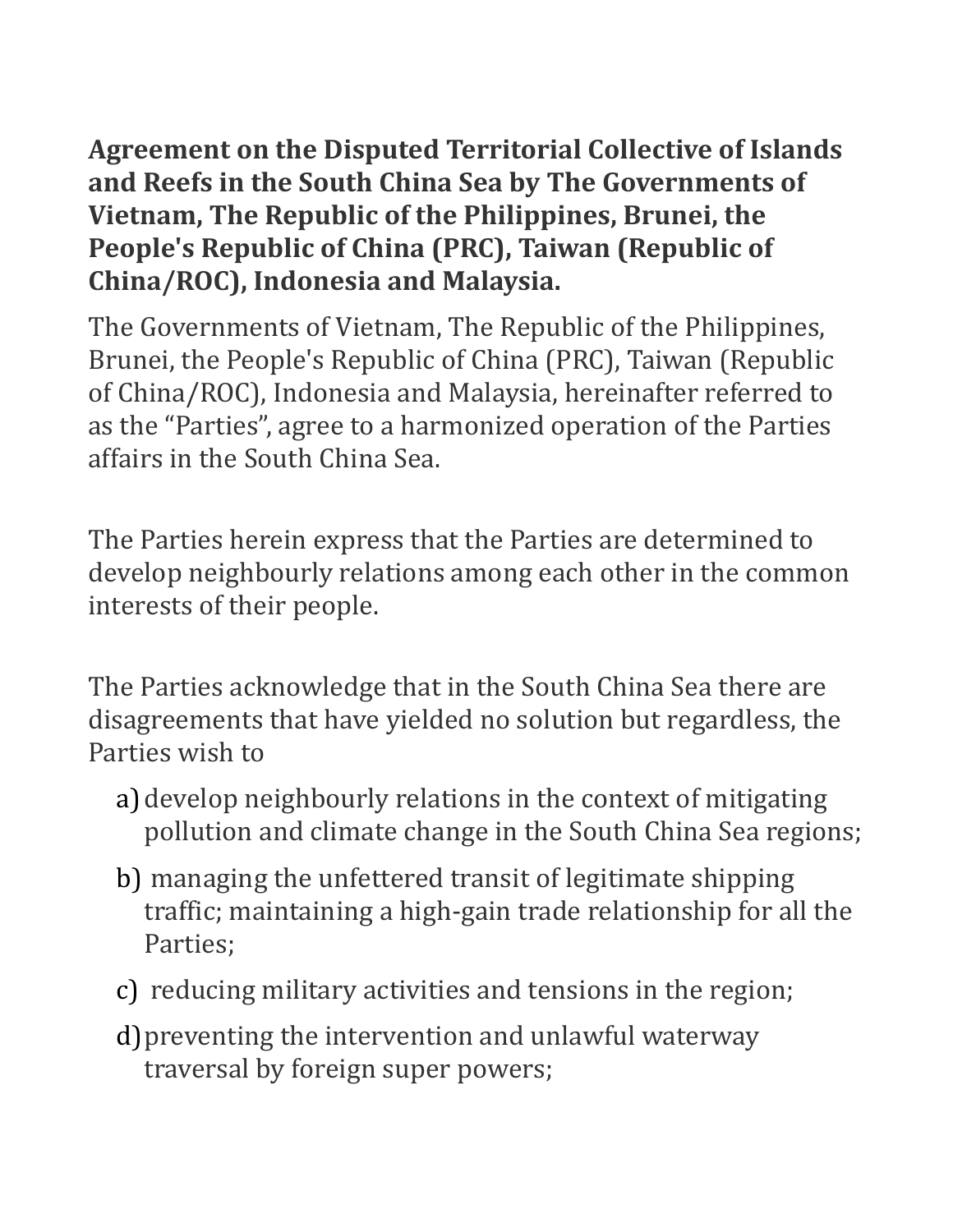- e)moving forward with a binding agreement to set aside territorial disputes that prevent harmony; and
- f) co-manage the freedom of navigation and the rights of the Parties as set out in the "United Nations Convention on the Law of the Sea," not limited to but inclusive of the following:

*PART III STRAITS USED FOR INTERNATIONAL NAVIGATION SECTION 1. GENERAL PROVISIONS*

*Article 34 Legal status of waters forming straits used for international navigation* 

*1. The regime of passage through straits used for international navigation established in this Part shall not in other respects affect the legal status of the waters forming such straits or the exercise by the States bordering the straits of their sovereignty or jurisdiction over such waters and their air space, bed and subsoil.* 

*2. The sovereignty or jurisdiction of the States bordering the straits Is exercised subject to this Part and to other rules of international law.*

*Article 35 Scope of this Part Nothing in this Part affects: (a) any areas of internal waters within a strait, except where the establishment of a straight baseline in accordance with the method set forth in article 7 has the effect of enclosing as internal waters areas which had not previously been considered as such;* 

*(b) the legal status of the waters beyond the territorial seas of State bordering straits as exclusive economic zones or high seas; or*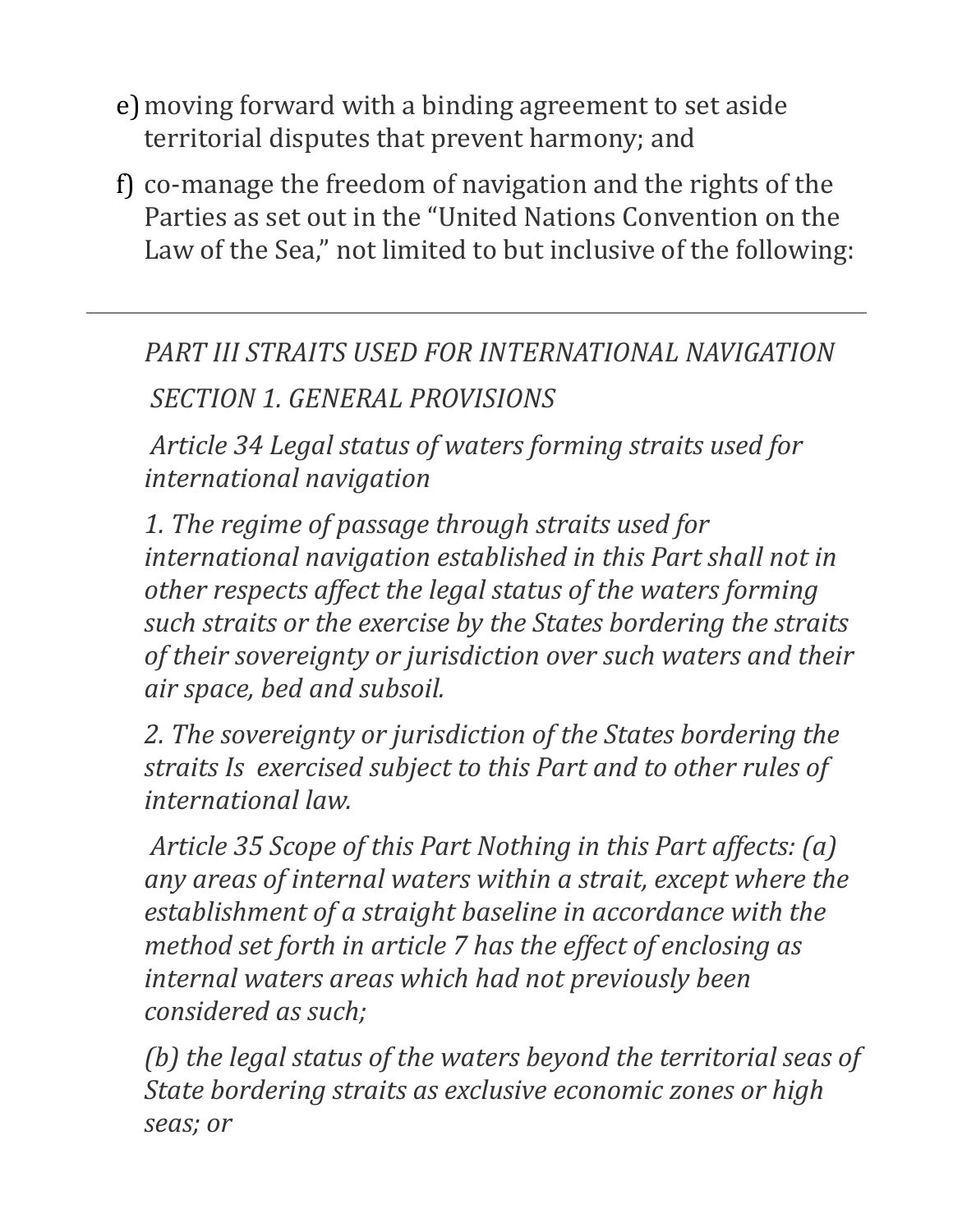*(c) the legal regime in straits in which passage is regulated in whole or in part by long-standing international conventions in force specifically relating to such straits.*

*Article 36 High seas routes or routes through exclusive economic zones through straits used for international navigation*

*This Part does not apply to a strait used for international navigation if there exists through the strait a route through the high seas or through an exclusive economic zone of similar convenience with respect to navigational and hydrographical characteristics; in such routes, the other relevant Parts of this Convention, including the provisions regarding the freedoms of navigation and overflight, apply.* 

#### *SECTION 2. TRANSIT PASSAGE*

*Article 37 Scope of this section This section applies to straits which are used for international navigation between one part of the high seas or an exclusive economic zone and another part of the high seas or an exclusive economic zone.* 

#### *Article 38 Right of transit passage*

*1. In straits referred to in article 37, all ships and aircraft enjoy the right of transit passage, which shall not be impeded; except that, if the strait is formed by an island of a State bordering the strait and its mainland, transit passage shall not apply if there exists seaward of the island a route through the high seas or through an exclusive economic zone of*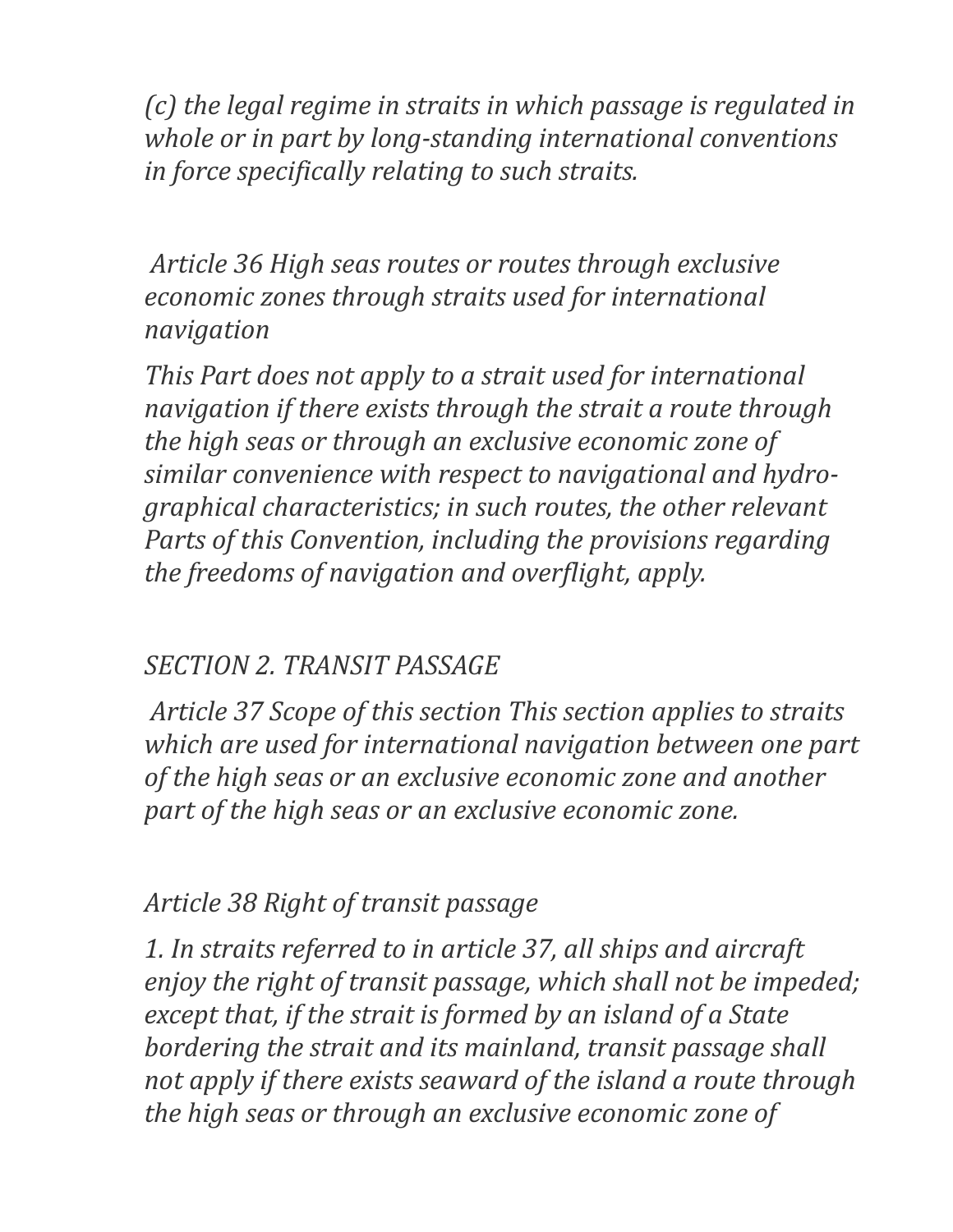*similar convenience with respect to navigational and hydrographical characteristics.*

*2. Transit passage means the exercise in accordance with this Part of the freedom of navigation and overflight solely for the purpose of continuous and expeditious transit of the strait between one part of the high seas or an exclusive economic zone and another part of the high seas or an exclusive economic zone. However, the requirement of continuous and expeditious transit does not preclude passage through the strait for the purpose of entering, leaving or returning from a State bordering the strait, subject to the conditions of entry to that State.* 

*3. Any activity which is not an exercise of the right of transit passage through a strait remains subject to the other applicable provisions of this Convention.*

*Article 39 Duties of ships and aircraft during transit passage 1. Ships and aircraft, while exercising the right of transit passage, shall:* 

*(a) proceed without delay through or over the strait;* 

*(b) refrain from any threat or use of force against the sovereignty, territorial integrity or political independence of States bordering the strait, or in any other manner in violation of the principles of international law embodied in the Charter of the United Nations;* 

*(c) refrain from any activities other than those incident to their normal modes of continuous and expeditious transit unless rendered necessary by force majeure or by distress;*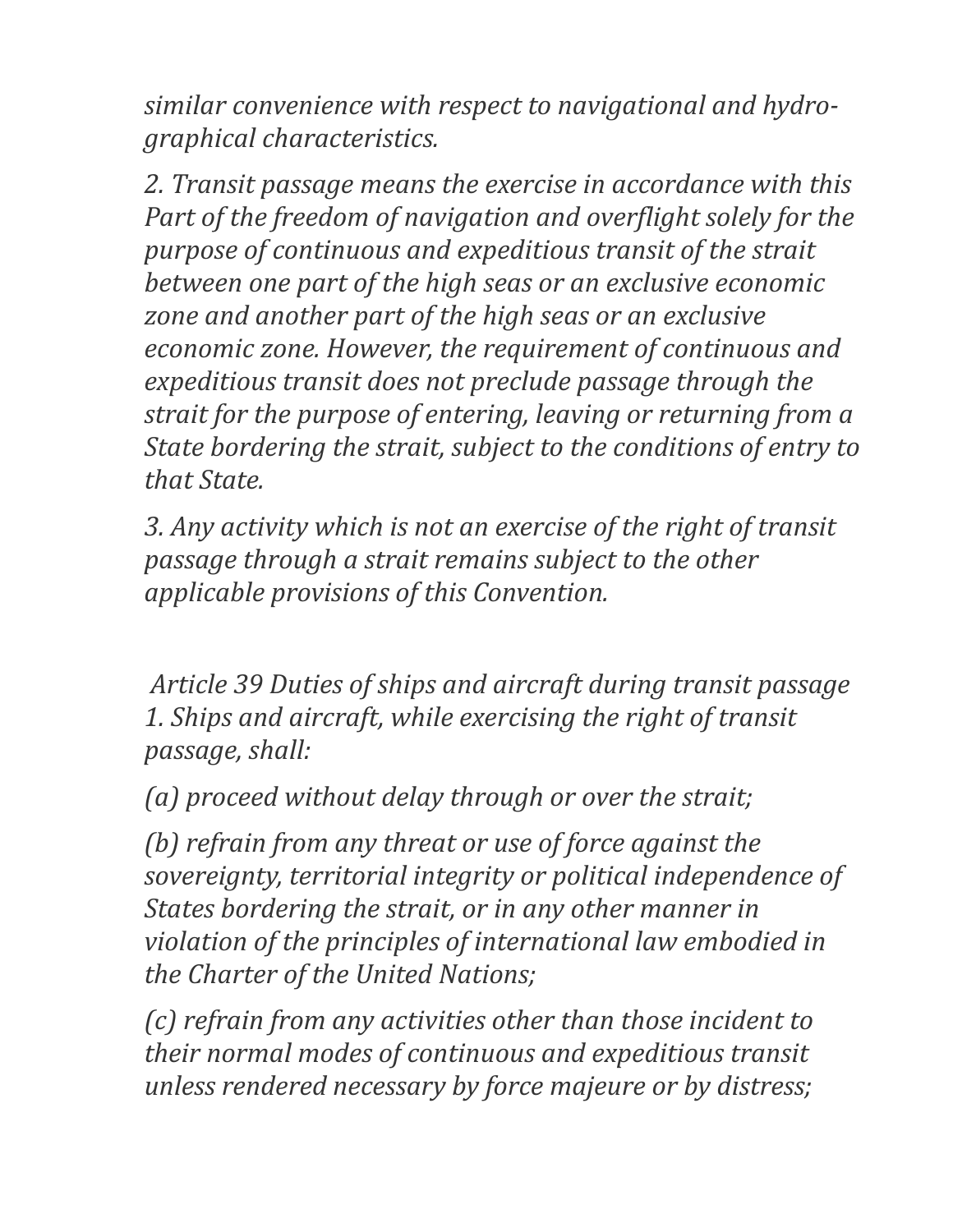*(d) comply with other relevant provisions of this Part.*

#### *2. Ships in transit passage shall:*

*(a) comply with generally accepted international regulations, procedures and practices for safety at sea, including the International Regulations for Preventing Collisions at Sea;* 

*(b) comply with generally accepted international regulations, procedures and practices for the prevention, reduction and control of pollution from ships.*

*3. Aircraft in transit passage shall: (a) observe the Rules of the Air established by the International Civil Aviation Organization as they apply to civil aircraft; state aircraft will normally comply with such safety measures and will at all times operate with due regard for the safety of navigation; (b) at all times monitor the radio frequency assigned by the competent internationally designated air traffic control authority or the appropriate international distress radio frequency.*

#### **The Parties Have Agreed that**

#### **Article 1**

The Parties shall take all appropriate measures, within the limits of their respective jurisdictions, to organize and expand cooperation between them in the areas determined by this Agreement.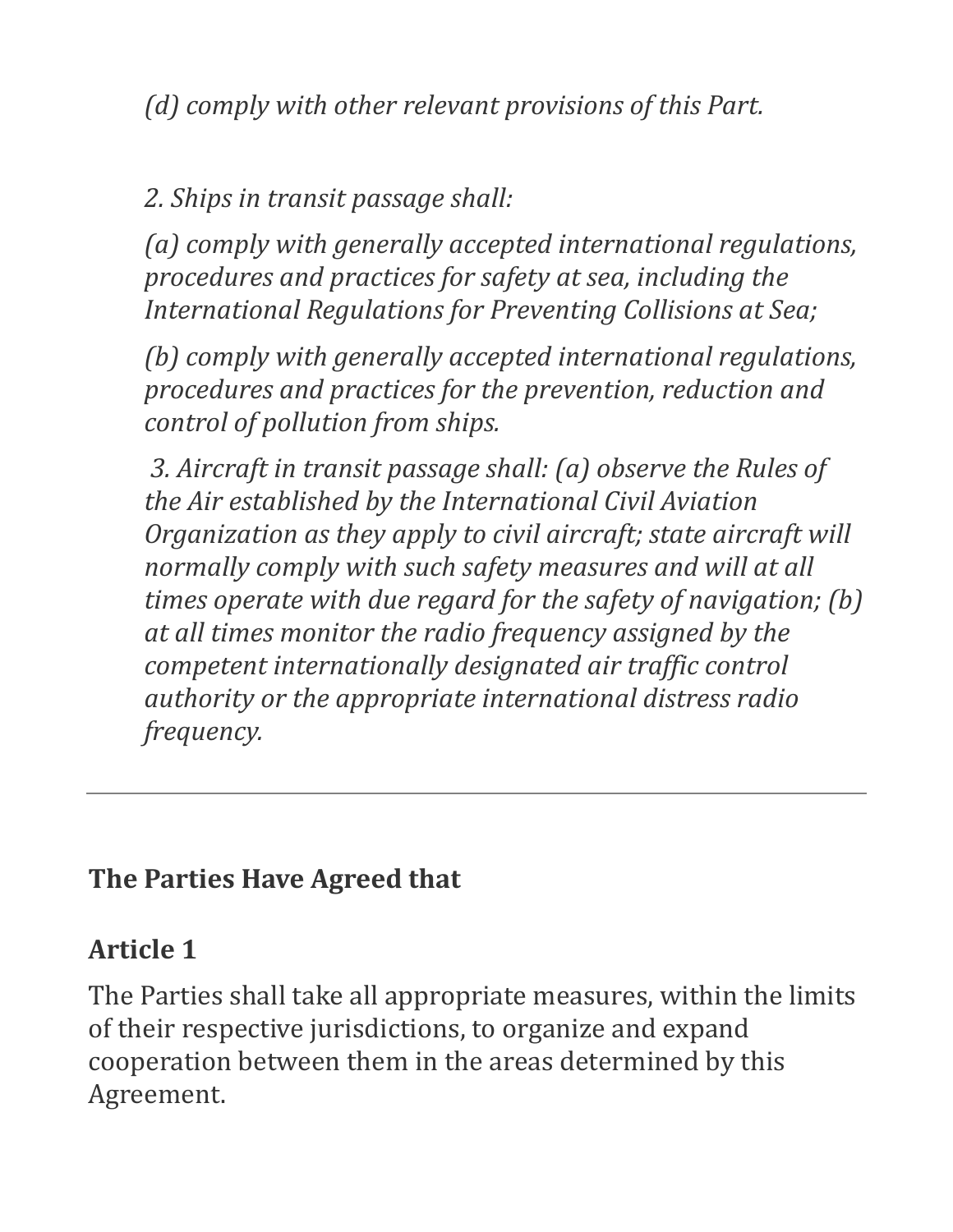### **Article 2**

The issues relating to fisheries shall follow unfettered traditional applications of fishing rights.

# **Article 3**

- a. The Parties shall collaborate to preserve and develop the natural environment. In particular, they shall study measures that will promote protection of plant, animal and sea life.
- b. The Parties agree to collaborate in studying the marine environment and its future prospects, developing scientific cooperation in this field and examining possible joint activities in the field of aquaculture and resource management.

# **Article 4**

The Parties shall be bound to keep the peace in the Region.

# **Article 5**

Desiring to facilitate the movement of persons and goods, the Parties shall undertake to seek methods that will improve sea and air links between the Parties.

# **Article 6**

The Parties shall promote the development of trade between each other.

### **Article 7**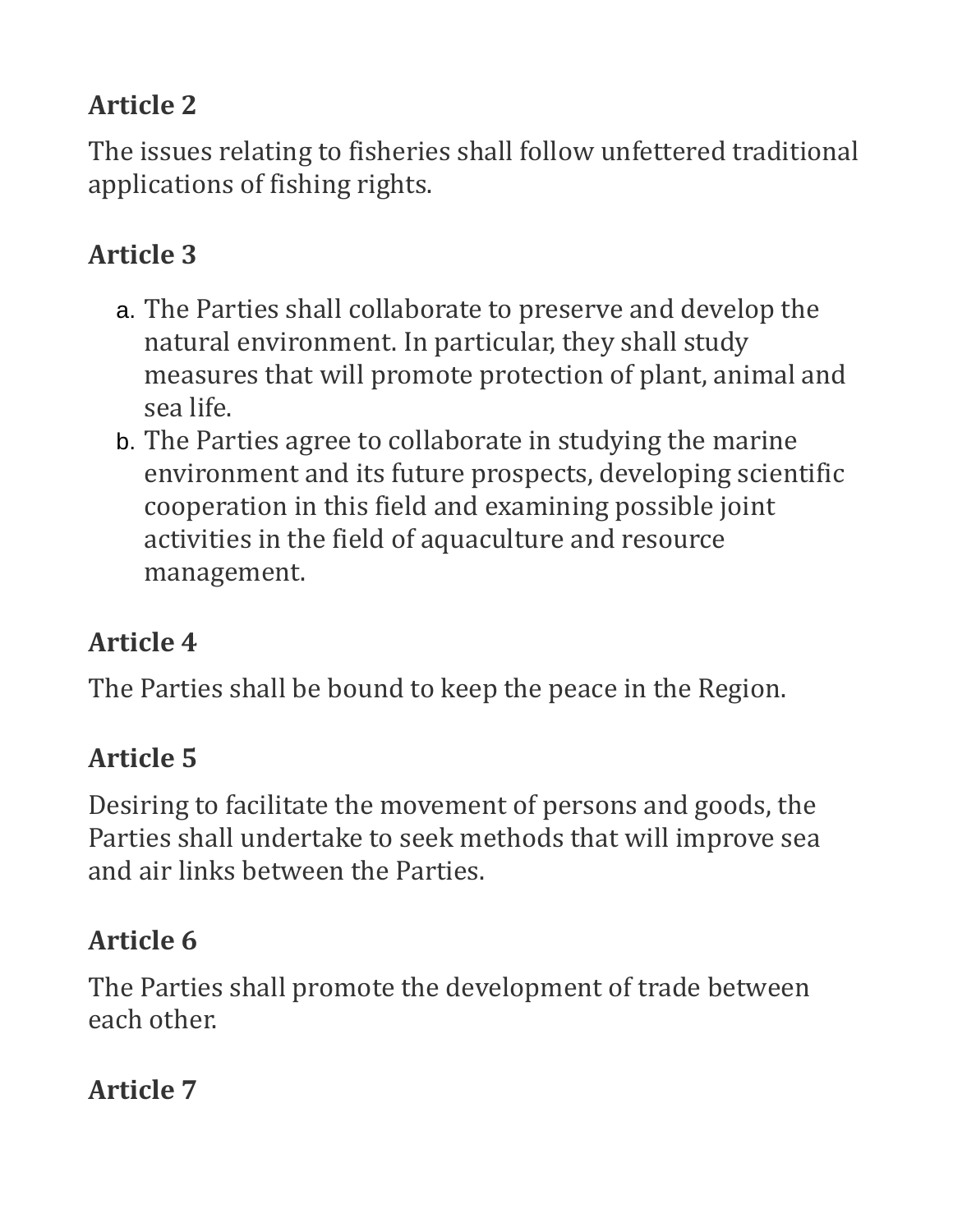The Parties shall develop their cooperation in the area of law enforcement to the benefit of the whole, in particular to suppress illicit traffic.

### **Article 8**

Parties shall encourage the development of their cooperation in the area of training and the exchange of teaching and administrative personnel for the purpose of co-managing the shared resources.

# **Article 9**

The Parties shall encourage cooperation in the search and rescue, medical, hospital and sanitary fields particularly in the event of a need for medical evacuations.

# **Article 10**

# **Article 11**

- 1. The Parties shall create a Joint Cooperation Commission of which they shall appoint the members, according to their own procedures.
- 2. The Commission shall oversee the implementation of this Agreement. It shall study the means of cooperation between the Parties, any projects designed to strengthen that cooperation and the appropriate methods of implementing it. It shall establish working groups bringing together all partners with an interest in the fields specifically contemplated by this Agreement. Issues relating to fisheries shall be examined by the Joint Cooperation Commission.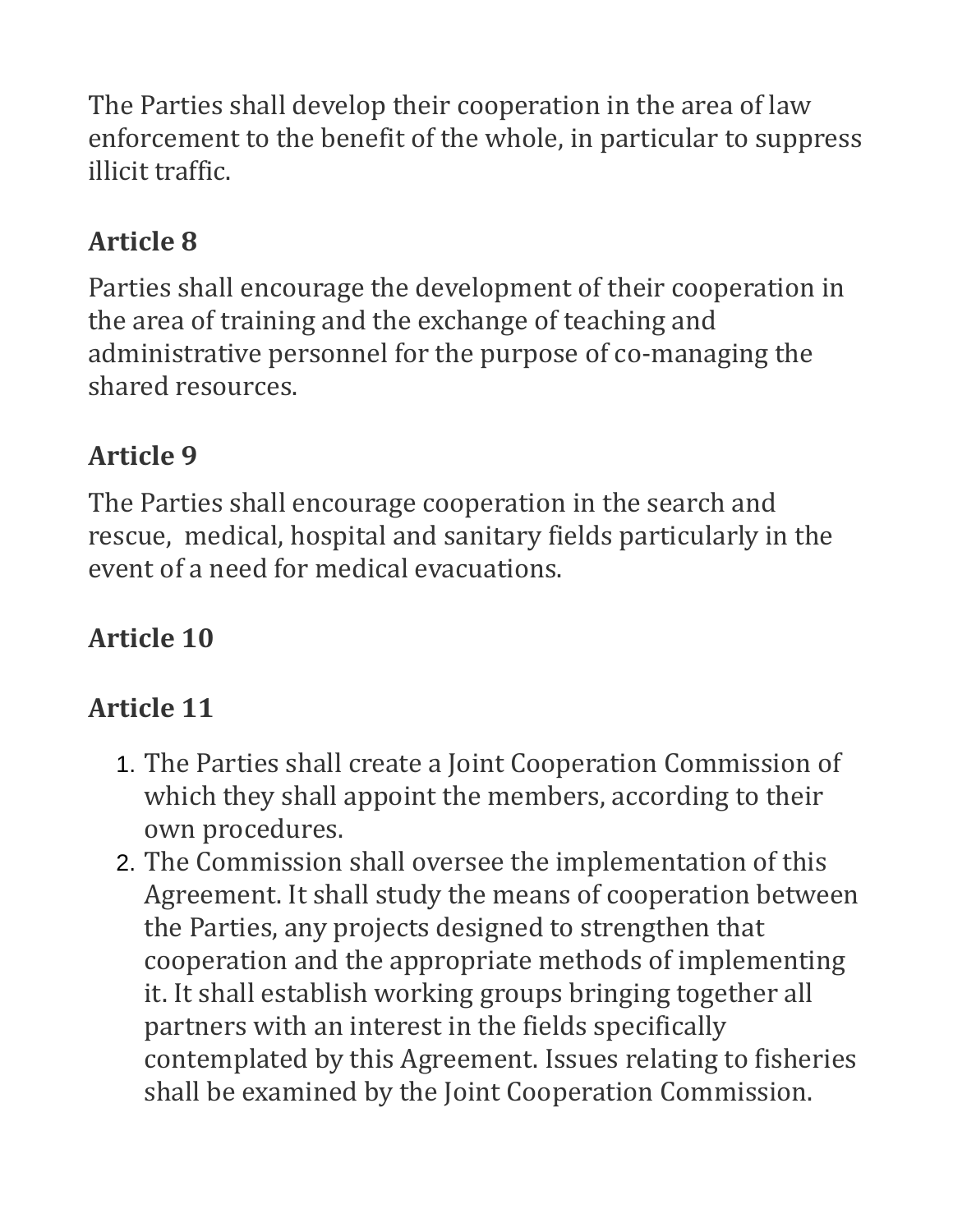#### **Article 12**

- a. The Joint Commission shall meet twice a year.
- b. The Party who hosts the meeting shall chair it.

### **Article 13**

The Joint Commission may propose changes to this Agreement to the Parties, in particular for the purpose of expanding their cooperation to other fields. These changes shall be the subject of an agreement between the Parties.

### **Article 14**

- 1. This Agreement shall enter into force on the date it is signed.
- 2. Each Party may at any time denounce this Agreement by giving a written notice to that effect. Denunciation shall take effect one hundred eighty days after the date on which the other Party is notified thereof.

Signed on this <u>o</u> of <u>equal</u> of  $\frac{1}{\sqrt{1-\frac{1}{n}}}\$  in the year  $\frac{1}{\sqrt{1-\frac{1}{n}}}\$ 

by

Governments of:

Vietnam \_\_\_\_\_\_\_\_\_\_\_\_\_\_\_\_

\_\_\_\_\_\_\_\_\_\_\_\_\_\_\_\_

The Republic of the Philippines

| $\sim$<br><b>Brup</b><br>LU 1 |  |
|-------------------------------|--|
|                               |  |